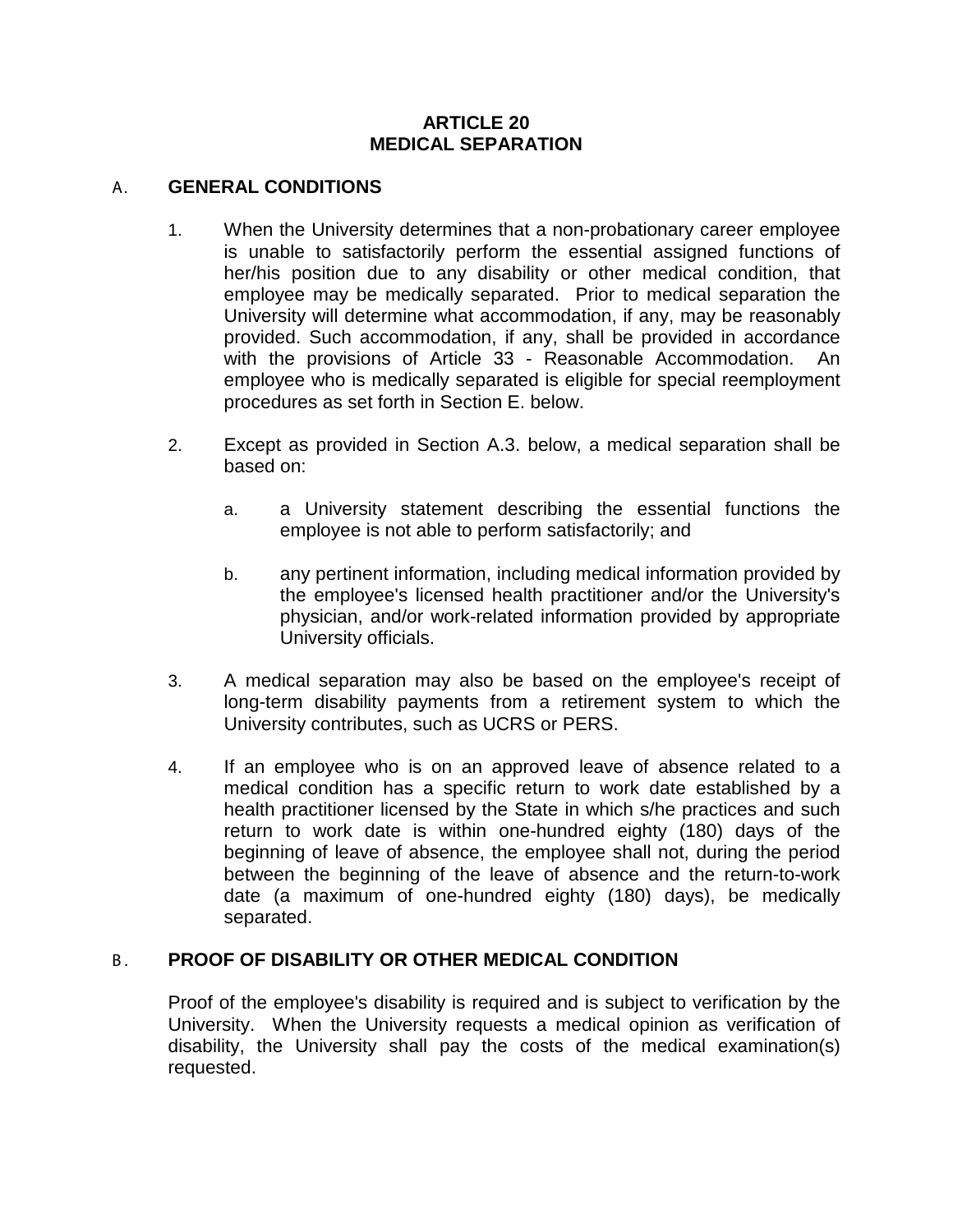# C . **NOTICE OF INTENT TO MEDICALLY SEPARATE**

A written notice of intent to medically separate shall be given to the employee either by delivery of the notice to the employee in person, or by placing the notice of intent in the U.S. mail, first class postage paid, in an envelope addressed to the employee at the employee's last known home address. Proof of service shall accompany the notice of intent. The notice shall:

- 1. inform the employee of the action intended, the reason for the action and the effective date of the action;
- 2. inform the employee of the right to respond and to whom to respond within ten (10) calendar days from the date of issuance of such notice of intent, in accordance with the instructions given by the University in the written notice provided to the employee.

A copy of the notice of intent shall be provided to UPTE. The University shall place a copy of the notice in the U.S. mail to UPTE the same day (or the next business day) it provides the notice to the employee.

# D. **EMPLOYEE NOTICE**

After review of the employee's timely response, if any, the University shall notify the employee of any action to be taken. An effective date of separation shall follow the employee's timely response or, if no response is provided, shall be at least fifteen (15) calendar days from the date of issuance of the notice of intention to separate, pursuant to Section C. above.

### E. **REEMPLOYMENT**

- 1. For a period of one (1) year following the date of a medical separation, a medically separated former non-probationary career employee may be selected for a position without the requirement that the position be publicized. However, if the former employee is receiving disability benefits from a retirement system to which the University contributes the period shall be three (3) years from the date benefits commenced. In order to be eligible for rehire under this Article, the medically separated employee must provide a medical certification from a University-approved medical physician describing in detail the medically separated employee's ability to return to work.
- 2. If a non-probationary career employee separated under this Article is reemployed within one hundred eighty (180) calendar days, a break in service does not occur. If a non-probationary career emplovee is receiving disability payments from a retirement system to which the